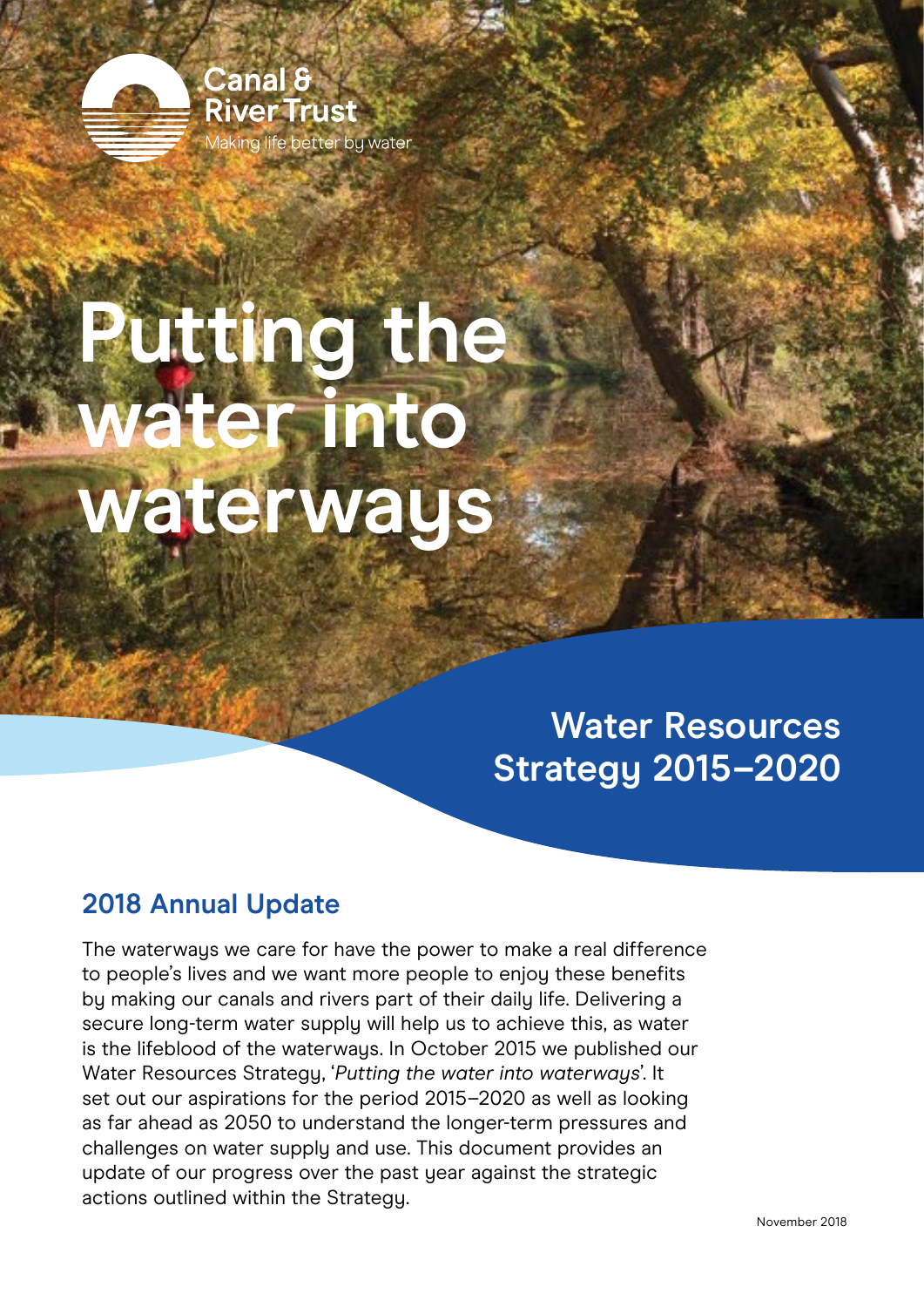### **Consent to new marinas**

In the Water Resources Strategy, **strategic action 3** stated that we would only give our consent to new marinas if their impact on water resources does not reduce the level of service below 1 in 20 years.

Since November 2017 we have assessed seven new marina proposals and 22 Business Boating proposals (such as hire boats or trip boats) to ensure that the additional water demands can be met without reducing the level of service below 1 in 20 years.

#### **Restorations and new canals**

We have continued to produce and contribute to water resource assessments for proposed restorations and new canal developments to ensure there is no net impact on the level of service of our network as stated in **strategic action 4**.

In the past year, we have completed a water resource study on the restoration of parts of the Grantham Canal. This project was delivered with technical volunteer support.

We have continued to provide support and advice to the following third-party led restorations and new canals: the Cromford Canal; the Montgomery Canal (Freestone Lock to Newtown); the Stroudwater Canal; and the Wilts & Berks Canal (including Melksham Link).

#### **Modelling our canal network**

In the past year, we have continued work on developing new hydrological models using Aquator (specialised industry-standard software) under **strategic action 5** to replace our current water resources model as this is now reaching the end of its functional life.

Our progress so far is shown below. Since November 2017 we have been working on models for the: Oxford & Grand Union Canals; Leeds & Liverpool Canal; South Oxford Canal; Birmingham Canal Navigations; Peak & Potteries; Shropshire Union and Staffordshire & Worcestershire Canals: Grand Union Tring; Grand Union South; and Gloucester & Sharpness Canal. We have completed the model for the Huddersfield Narrow Canal.

We have also been working with the developers of the Aquator software, Hydro-Logic Services, to ensure that the modelling package we are using meets our requirements.

In our original Strategy, we stated that we were aiming to complete the model development of 18 of the 53 hydrological units by 2018. However, 2018 has been exceptionally dry and our priorities have instead been focused on managing the impacts of drought conditions.



Completed Near Completion In Progress Not Started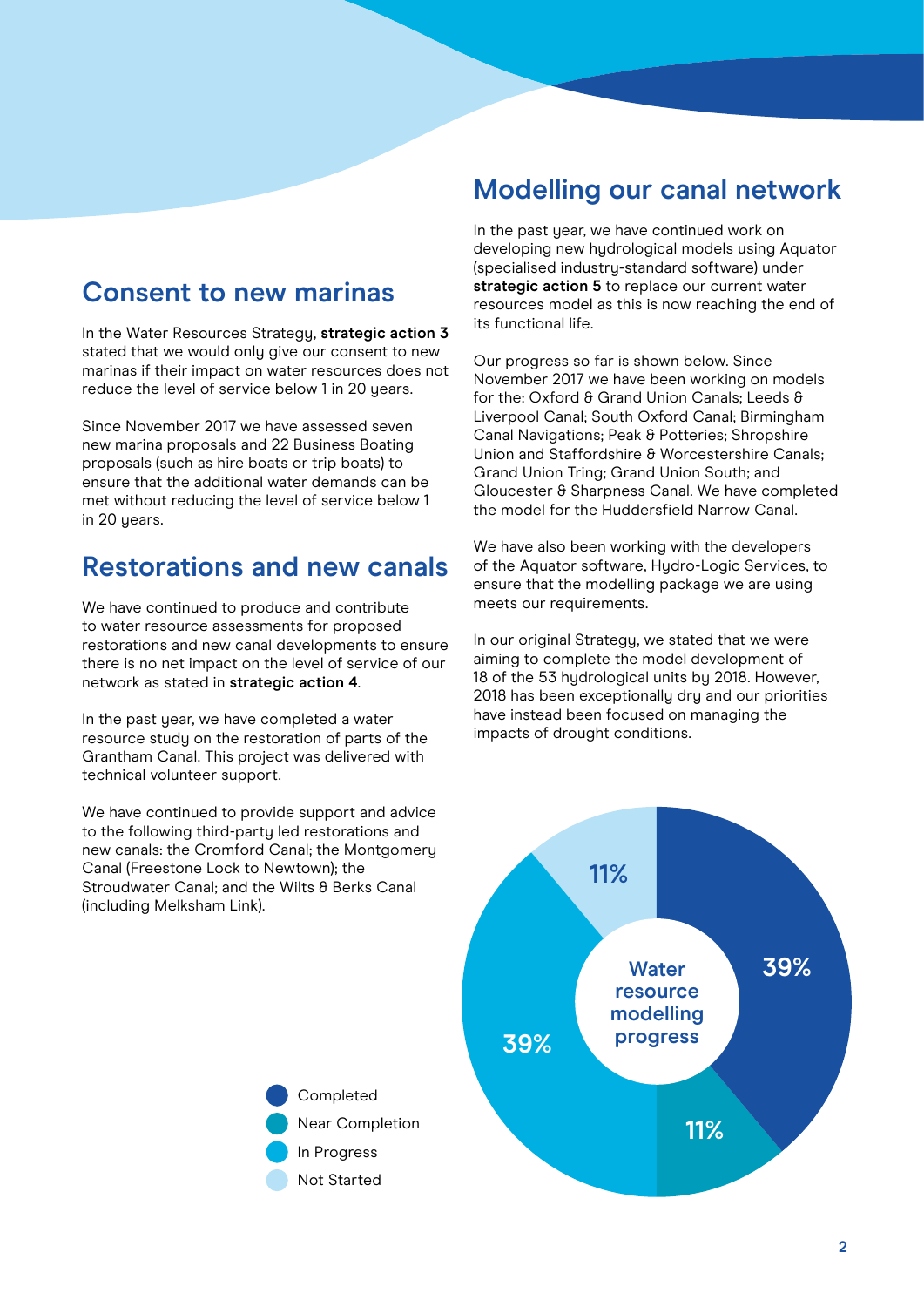#### **Drought 2018**

The Met Office has declared this summer as the warmest on record in England, based on records going back to 1910, and it ranks one of the five driest summers over the same period. This has led to depleted canal water resources, initially in the North West where closures have been necessary. Other parts of our network have also been affected, with reduced opening times on parts of our more southerly network.

As a Trust, our technical and operational colleagues have been working collaboratively to closely monitor the developing drought by reviewing reservoir levels and the operational demands of each canal, whilst balancing the needs of the environment. Demands have been particularly high this summer, and with the record high temperatures leading to much higher than average evaporation, small watercourses have dried up more quickly. This has added to the localised engineering issues our operational colleagues have also been having to deal with on a daily basis.

We have been carefully liaising with boating organisations to minimise disruption to our customers and users of our canals. We have also been working with our engineering colleagues to look for opportunities to complete works while canals were closed, minimising disruption to our customers at other times of the year.

It's been an incredibly challenging summer drawing on all our expertise, but our experiences will help inform our future Water Resources Strategies and improve our understanding of: navigational drought (**strategic action 1**); water resource shortfalls and loss rate estimates (**strategic action 5**); and the viabilitu of water resource scheme options identified in our 2011 Water Resource Plans (**strategic action 10**); particularly on parts of the network where closures have been applied. On some parts of the affected network we have also been able to come up with new water resource schemes, as part of our contingency planning, that we will be able to include in our future Water Resources Strategies going forward.

#### **Water company planning**

As a Trust, we continue to work closely with water companies, for example, feeding into their Water Resource Management Plans (WRMP) where we interact with their water supply network, contributing to **strategic action 6**. We strive to ensure the Trust's interests are safeguarded whilst also looking to develop commercial water development opportunities.

To progress this, in the past year we have reviewed the draft WRMPs of 22 water companies. Firstly, to ensure that canal transfer schemes that we have previously proposed have been considered fairly against other options, and secondly, where our proposals have been chosen as preferred plan schemes, that the planned timescales are appropriate. Of the 21 schemes proposed to six different water companies, five have been put forward in their draft WRMPs for the following water companies: Affinity Water; Thames Water; and United Utilities.

**3**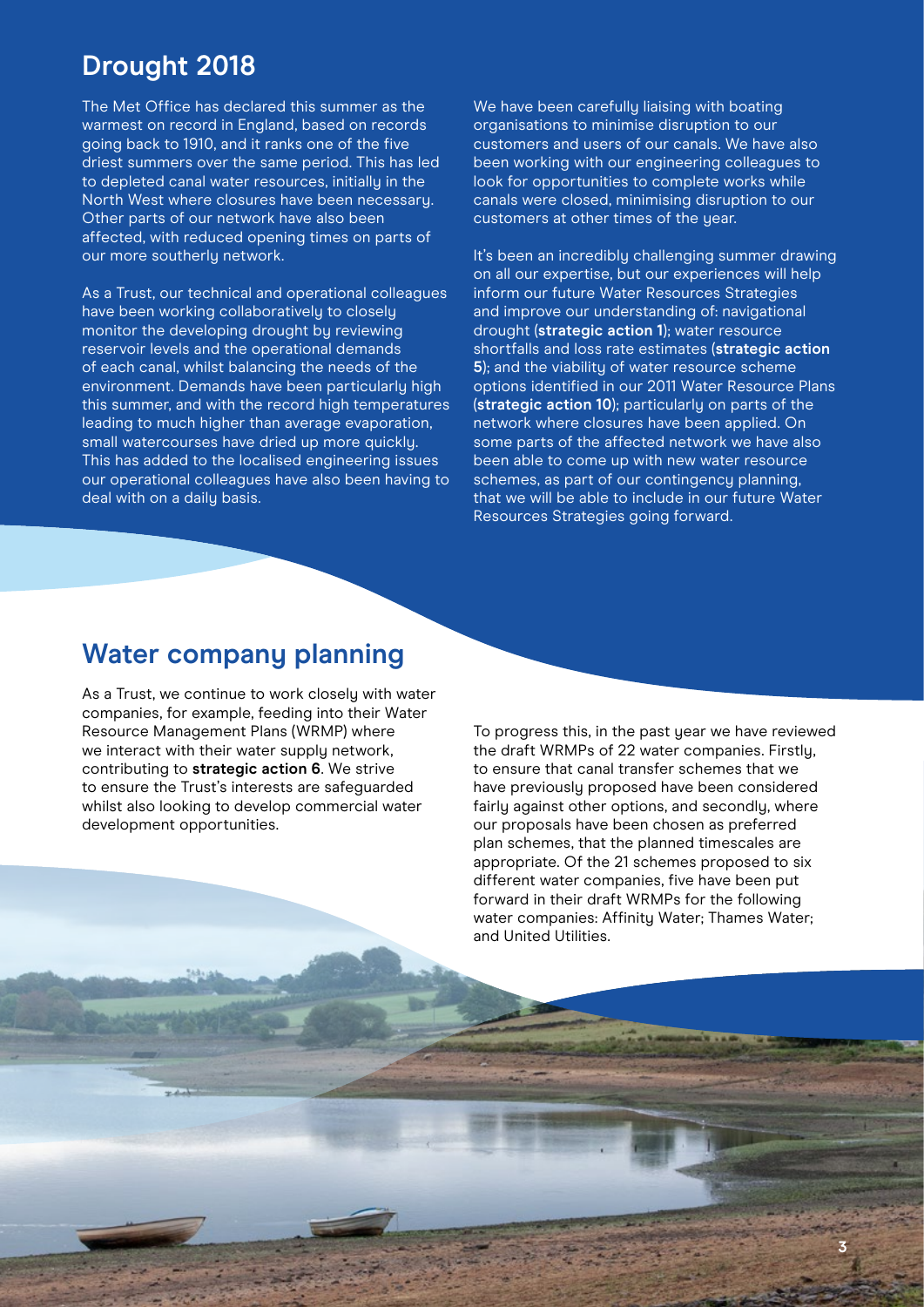#### **Future pressures on our water resources**

We continue to use the most up to date information available to assess the following pressures on our water resources (as stated in **strategic action 7**): climate change, changes in funding, environmental legislation (likely reduction in abstraction volumes) and increased network usage.

Following the historic Paris Agreement on Climate Change in December 2015, the previous set of UK Climate Projections (UKCP09) has had a major upgrade to ensure decision makers have the most up to date information on the future of our climate. The UK Climate Projections 2018 (UKCP18) are now available. The findings from this research will be reviewed and taken into account in future modelling of our network.

In the Water Resources Strategy, we identified the Water Act 2003 as a significant pressure, with the potential to reduce our water availability in the future. Our exemption for surface water transfers into canals has now been removed and the twoyear abstraction licence application window to regulate this change started on 1 January 2018. The Environment Agency (EA) and Natural Resources Wales (NRW) will then have three years

to determine the applications. In doing so, there is a risk that a number of our existing abstractions will have conditions placed upon them that will restrict the quantities of water we can abstract. The Trust is expecting to apply for around 250 licences. This could have a major impact on our future water availability. Since 1 January 2018, progress has begun on around 170 licence applications. Progress to date has included: consultation with the EA and NRW; site investigation; hudraulic analyses; and hydrological data analyses. We have drafted around 70 application forms and will complete all those required by the end of December 2019.

We have continued to contribute to an EA led research project looking at the sustainability of abstraction within the Bulbourne Brook catchment, in which two of our groundwater supply abstractions (Northchurch and Cowroast, which supply the Grand Union Canal) are located.

**4**